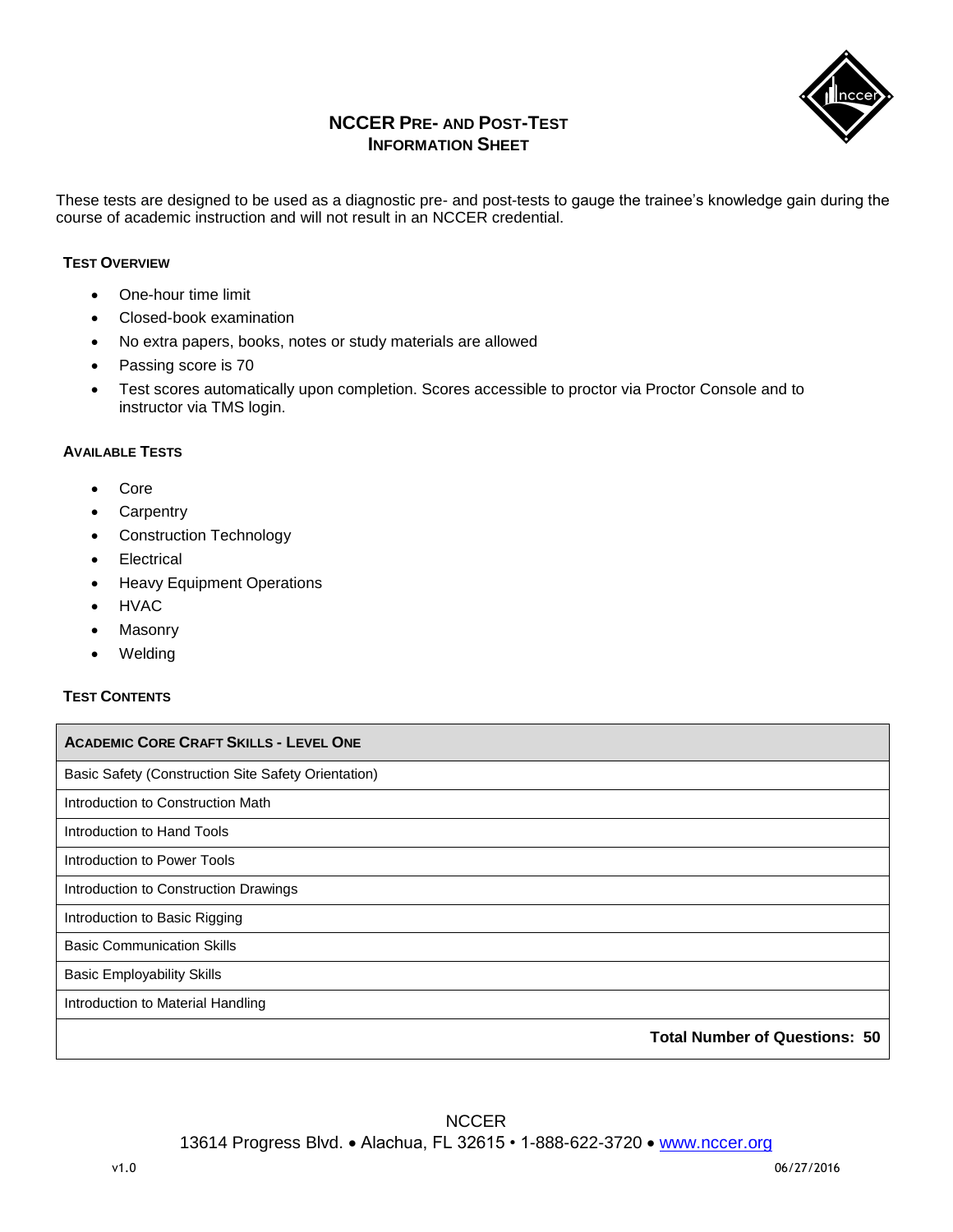| <b>ACADEMIC CARPENTRY - LEVEL ONE</b>                             |  |
|-------------------------------------------------------------------|--|
| Orientation to the Trade                                          |  |
| Building Materials, Fasteners, and Anchors                        |  |
| <b>Hand and Power Tools</b>                                       |  |
| Introduction to Construction Drawings, Specifications, and Layout |  |
| <b>Floor Systems</b>                                              |  |
| <b>Wall Systems</b>                                               |  |
| Ceiling Joist and Roof Framing                                    |  |
| Introduction to Building Envelope Systems                         |  |
| <b>Basic Stair Layout</b>                                         |  |
| <b>Total Number of Questions: 50</b>                              |  |

| <b>ACADEMIC CONSTRUCTION TECHNOLOGY - LEVEL ONE</b>  |
|------------------------------------------------------|
| Introduction to Masonry                              |
| Masonry Units and Installation Techniques            |
| <b>Floor Systems</b>                                 |
| Ceiling Joist and Roof Framing                       |
| Roofing Applications                                 |
| <b>Wall Systems</b>                                  |
| <b>Exterior Finishing</b>                            |
| <b>Basic Stair Layout</b>                            |
| <b>Electrical Safety</b>                             |
| <b>Residential Electric Services</b>                 |
| Introduction to HVAC                                 |
| Introduction to Drain, Waste, and Vent (DWV) Systems |
| Plastic Pipe and Fittings                            |
| <b>Copper Tube and Fittings</b>                      |
| Cabinetmaking                                        |
| Cabinet Installation                                 |
| Introduction to Construction Equipment               |
| <b>Total Number of Questions: 50</b>                 |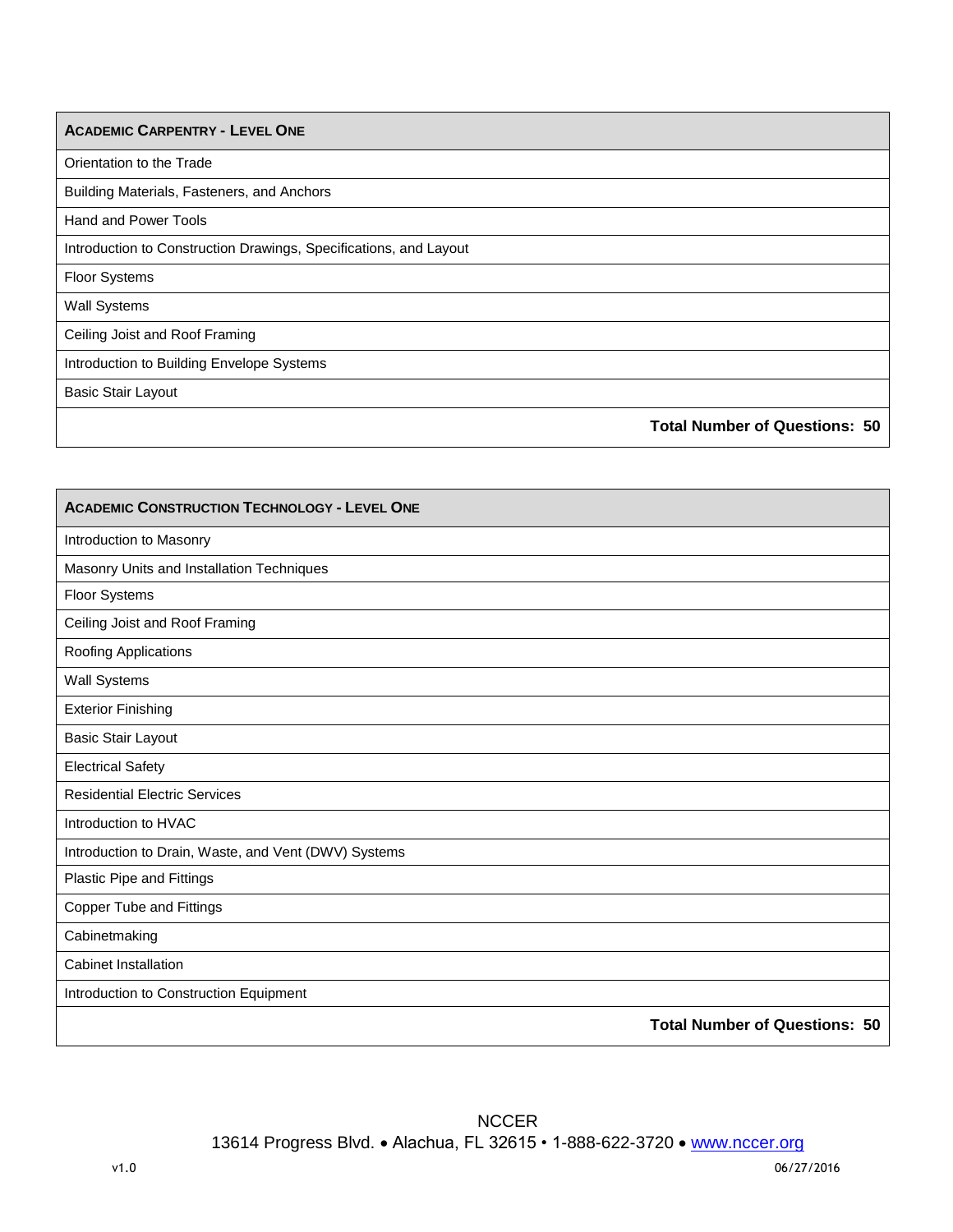| <b>ACADEMIC ELECTRICAL - LEVEL ONE</b>        |
|-----------------------------------------------|
| Orientation to the Electrical Trade           |
| <b>Electrical Safety</b>                      |
| Introduction to Electrical Circuits           |
| <b>Electrical Theory</b>                      |
| Introduction to the National Electric Code®   |
| Device Boxes                                  |
| <b>Hand Bending</b>                           |
| Raceways and Fittings                         |
| <b>Conductors and Cables</b>                  |
| <b>Basic Electrical Construction Drawings</b> |
| <b>Residential Electrical Service</b>         |
| <b>Electrical Test Equipment</b>              |
| <b>Total Number of Questions: 50</b>          |

| <b>ACADEMIC HEAVY EQUIPMENT OPERATIONS - LEVEL ONE</b> |                                      |
|--------------------------------------------------------|--------------------------------------|
| Orientation to the Trade                               |                                      |
| <b>Heavy Equipment Safety</b>                          |                                      |
| Identification of Heavy Equipment                      |                                      |
| <b>Basic Operational Techniques</b>                    |                                      |
| <b>Utility Tractors</b>                                |                                      |
| Introduction to Earthmoving                            |                                      |
| Grades, Part One                                       |                                      |
|                                                        | <b>Total Number of Questions: 50</b> |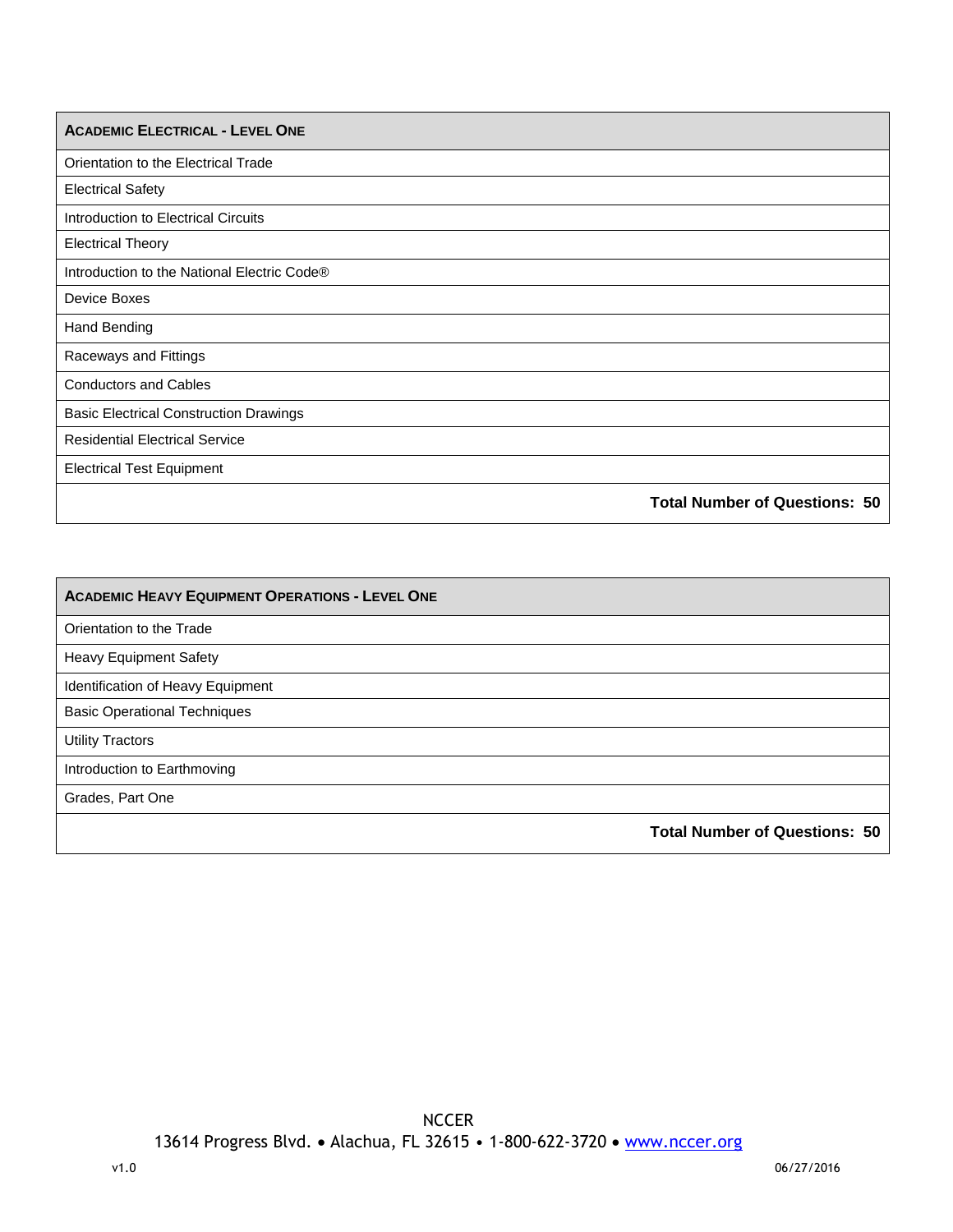| <b>ACADEMIC HVAC - LEVEL ONE</b>           |                                      |
|--------------------------------------------|--------------------------------------|
| Introduction to HVAC                       |                                      |
| <b>Trade Mathematics</b>                   |                                      |
| <b>Basic Electricity</b>                   |                                      |
| Introduction to Heating                    |                                      |
| Introduction to Cooling                    |                                      |
| Introduction to Air Distribution Systems   |                                      |
| Basic Copper and Plastic Piping Practices  |                                      |
| Soldering and Brazing                      |                                      |
| <b>Basic Carbon Steel Piping Practices</b> |                                      |
|                                            | <b>Total Number of Questions: 50</b> |

| <b>ACADEMIC MASONRY - LEVEL ONE</b>        |
|--------------------------------------------|
| Introduction to Masonry                    |
| <b>Masonry Safety</b>                      |
| Masonry Tools and Equipment                |
| Measurements, Drawings, and Specifications |
| Mortar                                     |
| Masonry Units and Installation Techniques  |
| <b>Total Number of Questions: 50</b>       |